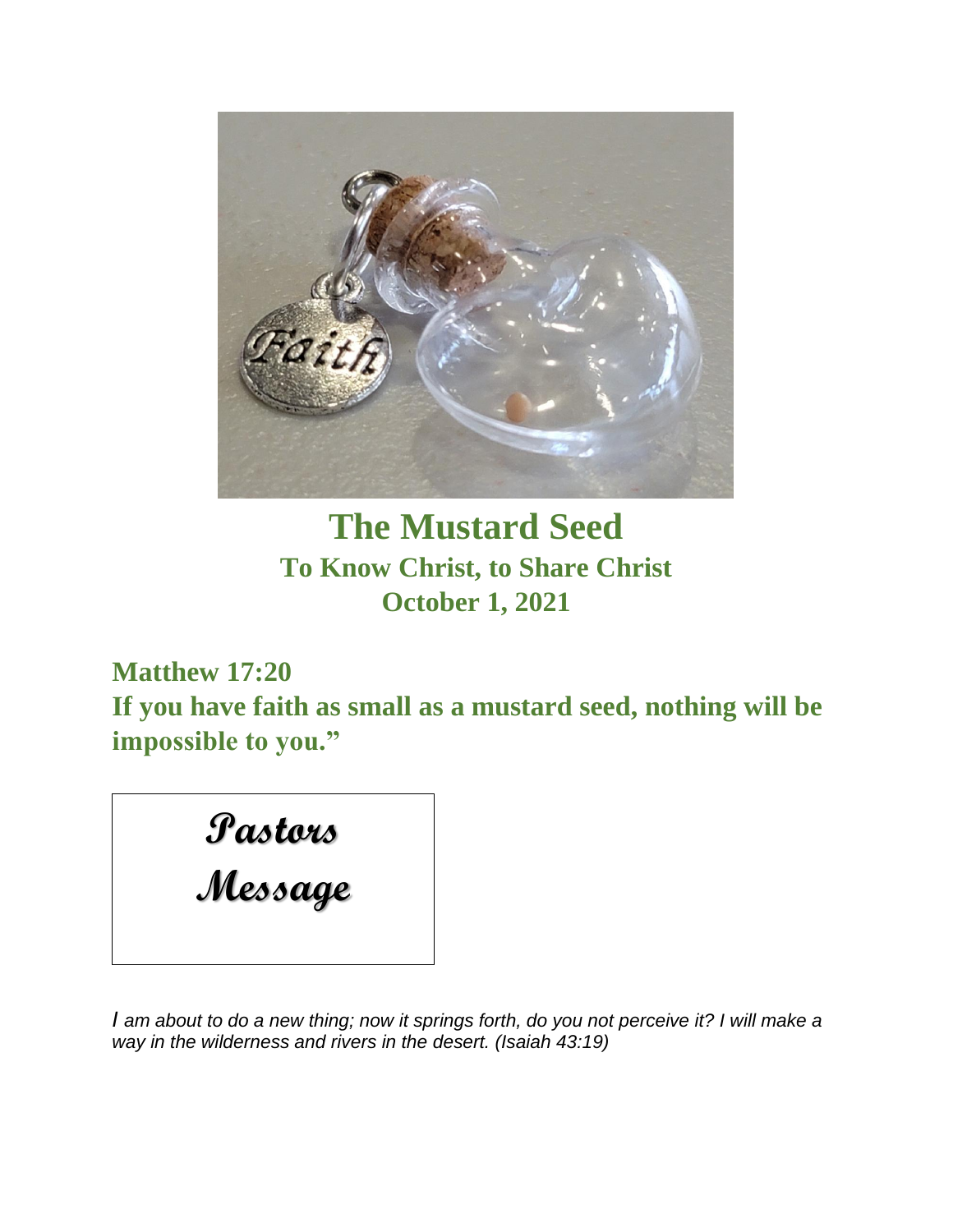We have been on this journey for some time now. I am sure that some of you must feel like you have been in the Israelites wandering through the desert. Not only are you all experiencing this time of pastoral transition, but you are doing so during a global pandemic. I think many of us are feeling unsettled with what we knew disrupted. This time of transition as well as this time of pandemic is a time in between. It really does feel like we are wandering in the wilderness and that is a very disconcerting feeling. But this time that the Israelites spent wandering was valuable to them in many ways. Through this experience they better learned to trust God and to see that God will lead them to the place intended for them. They learned a great deal about themselves and the connections that they had with one another. And throughout this journey no matter how long it was, God was with them always.

Here we are having our own wilderness experience. And it really isn't an easy time for anyone. We all long to have things be back to "normal". Even as we long for things to return to what they were, we can find meaning. And I think that comes more clearly when we slow down, when we pause. I know that isn't an easy thing to do. But when we slow down, when we pause, we can better hear the voice of God calling to us.

We participated in some of this listening this summer as we gathered in small groups for the cottage meetings. I thank each of you who attended one of these meetings. I compiled all of the information from the meetings and shared it with the council and with the call committee.

The call committee will continue to listen deeply to where God is calling and to better understand the congregation's identity today. Through this listening they will complete the Ministry Site Profile which is a document helps paint a picture of the congregation for prospective pastors helping them to learn and discern about the possibility of serving here at Trinity.

Through this time of transition, God is at work through us bringing us together to create a new thing in our midst.

Pastor Jodi Golden-Lund

### **Bibles, Books, and Beyond**

### **Update on Trinity's Ministry of Books**

You may have noticed that our Little Library is still standing outside Trinity's sanctuary. We hope to move it to the Welcome Center this month, once the city council has approved the placement of the Little Library's cement foundation on the city property currently occupied by the Welcome Center. That request and approval is in process. (Thanks to Doug McIntosh for volunteering to lay the cement foundation.) Once we have a date for the "ribbon-cutting", you will all be invited.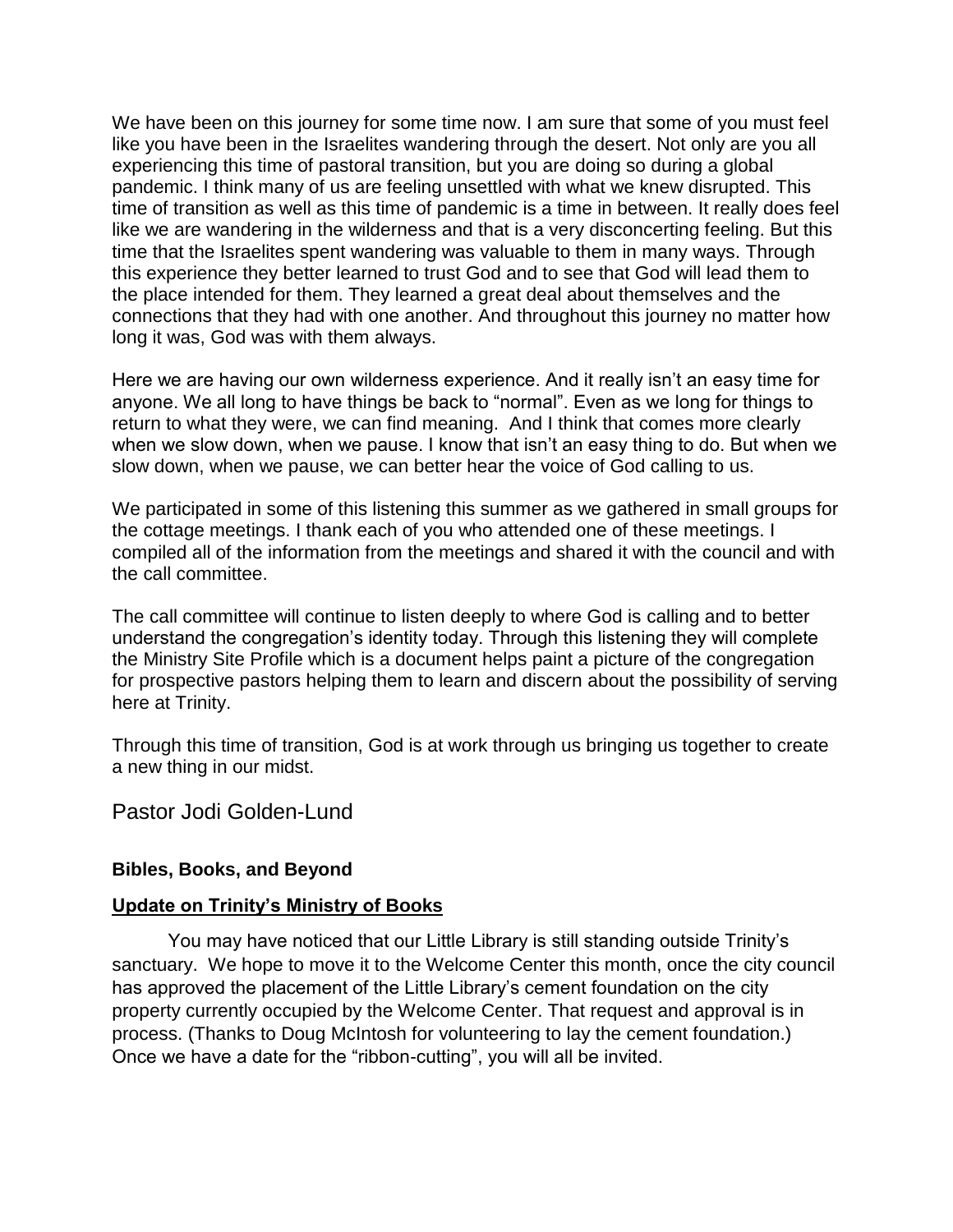Although our Little Library has not yet been moved to the Welcome Center, the ministry of books for the homeless has been active this month. In response to book requests that we received from persons living without housing in Porterville, a number of Trinity members (and others) have donated books. A selection of these books was made available to folks living down by the river when blessings bags and solar lights were distributed as part of Trinity's "God's Work, Our Hands" project. Essentially, we set up a tailgate "free bookstore." Persons receiving a blessing bag could also select one or more books—and many people did just that, and thanked us for the opportunity.

If you have books that you would like to donate, we are currently looking for the following: novels (particularly thrillers, westerns, mysteries, and historical fiction), history, devotional books, and past issues of Popular Mechanics. We could also use some poetry anthologies, books about science, and some biographies. To donate books, leave them on the table in the entryway, and I will pick them up.

Finally, we will be using money that has been donated to the Ministry of Books to purchase Bibles for any homeless person who requests one. Thank you for all your support.

### Ann Marie Wagstaff

### **Book Review**

Elizabeth Johnson, *Ask the Beasts: Darwin and the God of Love.* Bloomsbury, 2014.

In *Ask the Beasts* Elizabeth Johnson, a well-respected Catholic theologian, takes on a deeply important task. She sets out to reconcile the theory of evolution with Christian theology—and particularly, with a biblical and theological understanding of God's creation that includes the all the species of the natural world.

Following her thought in this book does take some time and attention, but it's worth the effort for two important reasons: First, in the 21<sup>st</sup> century God's creation is in peril; and second, the conflict some experience between religion and science has become an obstacle to responding to that peril. In fact, from Johnson's perspective, that very conflict often blocks the experience of wonder and awe that opens in humans the willingness to change in ways that honor and serve God's good creation.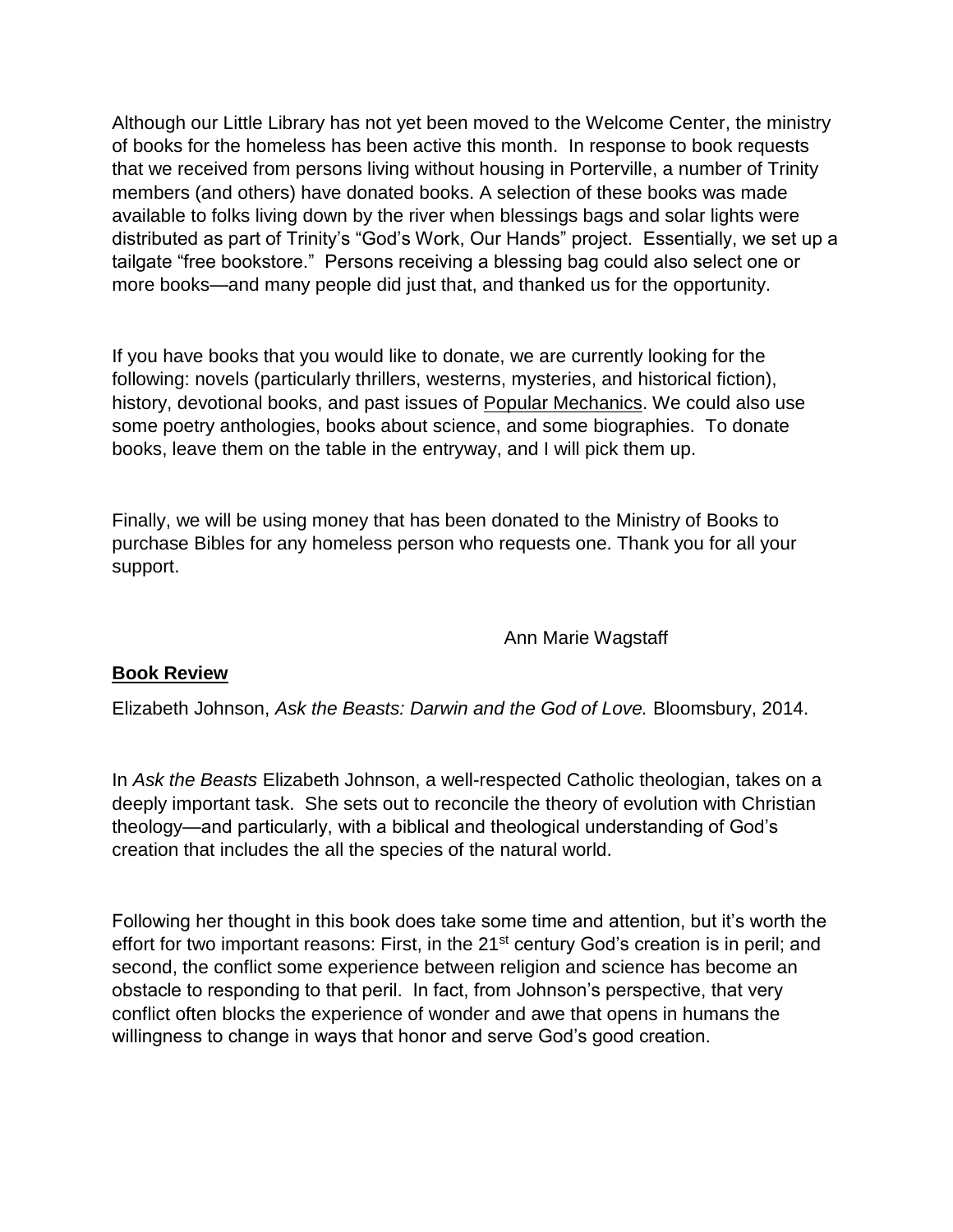The focus of her book is certainly timely and important, but it is the strategy Johnson uses to make her case that I find more compelling than other books I have read on the topic. In *Ask the Beasts* Johnson conducts "a dialogue between Charles Darwin's account of the origin of the species and the Christian story of the ineffable God's mercy and love recounted in the Nicene Creed" ("Preface"). Now, if that does not sound like a page-turner, this book may not be for you. On the other hand, I promise that after reading this book you will never see Darwin, his theory, or the Nicene Creed in the same way. And that is Johnson's purpose. She believes that if we really look at these documents with the attention they deserve (given the impact that Darwin has had on science and that the Nicene Creed has had on Christianity) we will discover things in each, and in their relationship to each, that can help transform our understanding of both science and religion—**and**, even more important, help us to widen and keep open one of the doors through which God pours out His love for us and all creation.

If there is interest, I would love to read this book with a group.

Ann Marie Wagstaff

# Announcements and Prayer Requests

### Annual Holiday Bazaar

The date is set for the Annual Bazaar. It will be on November 13<sup>th</sup> fro 9-2.

We are looking for items or gift baskets from local merchants for drawings..

The kitchen will be busy with the popular Soup and Pie Lunch. Dave Hensley is the chairman this year and if you would like to help in any way,



please let him know. Look for updates in Trinity Today.!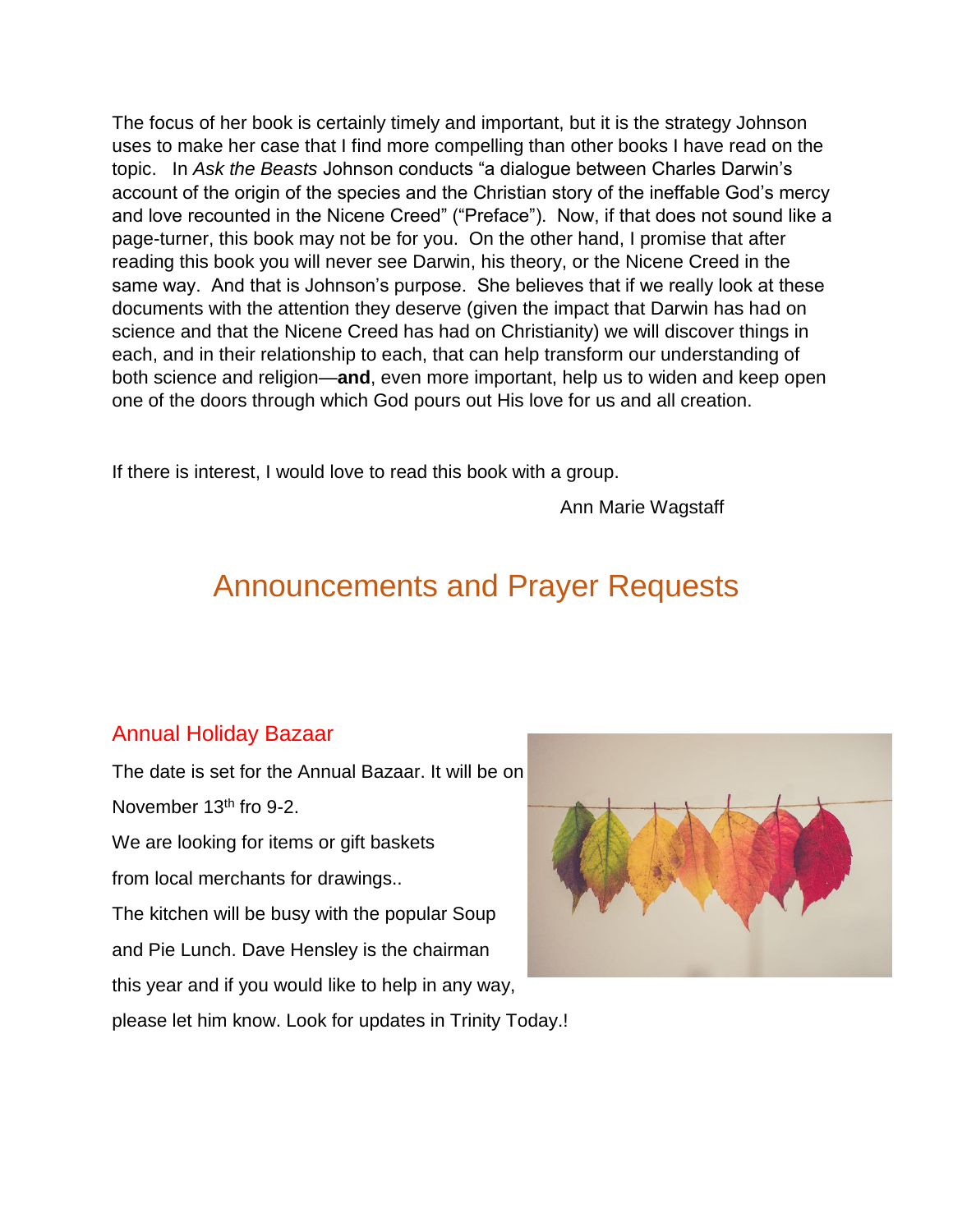### **Visitation**

If you would like to participate in visitation to church members who are unable to attend services. Please let us know. We are receiving many requests for visitation and would love to provide this to those who need it. Please call or email the office if you are able to help out.

### Blessing Bags!

Here are some candid pictures taken at the luncheon on September 11<sup>th</sup>. Thank you to all who donated to participated in putting together the blessing bags that were distributed to the unhoused on September 12<sup>th</sup>.